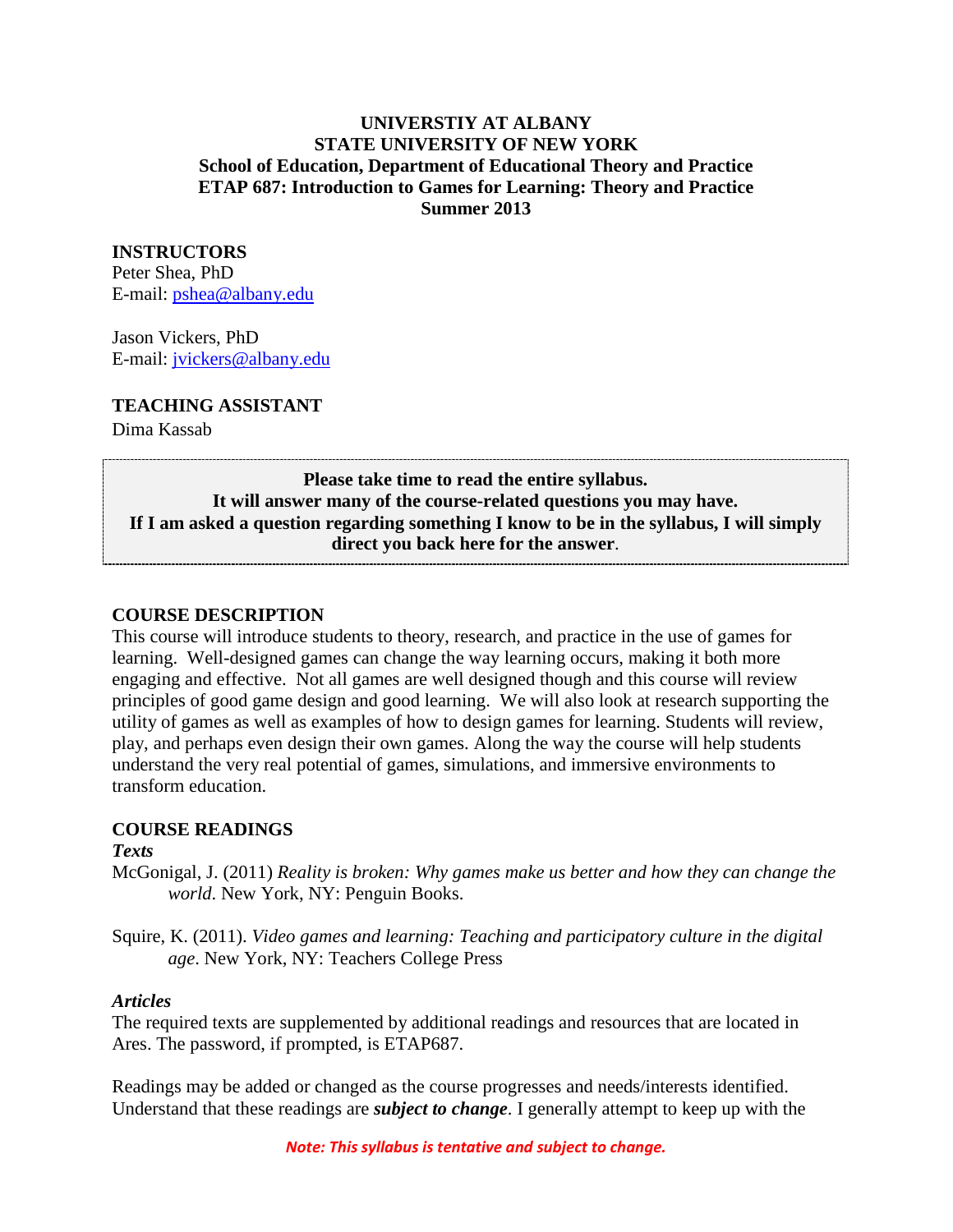most current research. If I see something that will support what we're discussing and using, I will add the article to the required reading.

#### **EXPECTATIONS**

In order to successfully complete this course, students are expected to:

- 1. Actively engage in class discussions, activities, and group work
- 2. Share and reflect on strategies for educational technology integration and implementation
- 3. Read and respond to peers' discussions in polite, critical, meaningful ways
- 4. Complete all class assignments, readings, and projects
- 5. Log into the course on a regular basis (see Participation policy).

## **COURSE TIME & PARTICIPATION**

This is a graduate level 3-credit course. The University at Albany uses the Carnegie unites as the standard: for every credit hour, there should be 2-3 hours of homework. In a regular semester, this translates to about 9-12 hours of coursework per week, or 135-180 hours. Understand that the information I have just provided is for *undergraduate* students. Given that this is a 13 week *graduate-level* course, expect to spend at least 15 hours per week between readings, discussions, and assignments.

Students are expected to log onto the class at least five (5) times per week. Students should read all posts by peers, participate thoughtfully in discussions, and submit assignments on time. **Late assignments will be docked one full letter grade for each day they are late unless you have made arrangements with me at least 2 days prior to the due date.** 

#### **INCOMPLETES**

No incompletes will be given in this course without the express permission of both the course instructor and the student's advisor. Students must have their advisor email the instructor that an incomplete is permissible and provide a reason I consider acceptable for the incomplete.

## **ACADMIC INTEGRITY**

Whatever you produce for this course should be your own work and unique to this course. You cannot present work of others as your own.

If you borrow text or media from another source or paraphrase substantial ideas from someone else, you must provide a reference to your sources. The rule of thumb on citation is that verbatim copying of four or more words from a text requires a citation. You should not submit any work for this course that you've also presented or will present to another course. Failure to follow these guidelines is a serious infraction of University regulations, and you will receive a zero for the work in question. Other possible penalties include a failing grade in the course, referral to the University Judicial System, or dismissal from the University. If you have any questions whether your work violates policies of academic integrity, please e-mail. You can find more detailed information regarding the Academic Integrity Policy here:

[http://www.albany.edu/graduatebulletin/requirements\\_degree.htm#standards\\_integrity.](http://www.albany.edu/graduatebulletin/requirements_degree.htm#standards_integrity)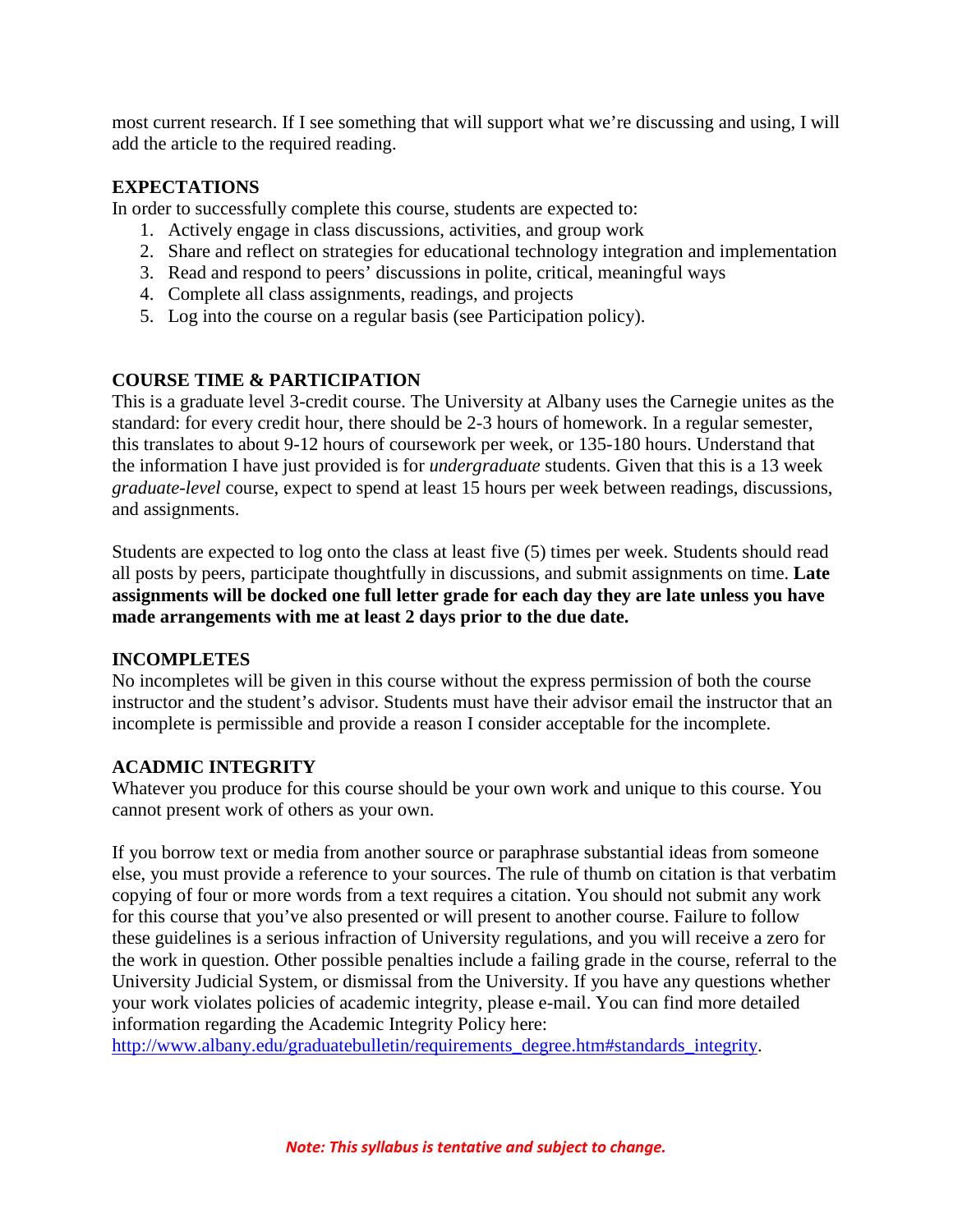*Please note that this course is not a research course. At no time will I allow research to be conducted in connection with your assignments or activities.*

## **LEARNING ACCOMMODATIONS**

Reasonable accommodations will be provided for students with documented physical, sensory, systemic, cognitive, learning and psychiatric disorders. If you believe you have a disability requiring accommodation in this class, please notify the Director of Disability Student Services (Campus Center 137, 442-5490). That office will provide the course instructor with verification of your disability and will recommend appropriate modifications.

For more information, visit the website of the UAlbany Office for Disabled Student Services: <http://www.albany.edu/disability/index.shtml> .

No accommodations will be provided until I have received formal notification from the UAlbany Office for Disabled Student Services of a documented disability.

# **MY COMMUNICATION WITH YOU**

For general communications, I will either use the course email or announcement area. There will be occasion that I will email individuals or the whole class. **I will use the email you have on file with the university**. **This means you will need to check your UAlbany email regularly.**

Blackboard 9.1 allows you to subscribe to forums, threads, and other areas in which you're involved. When an area you've subscribed to is updated, you will receive an email. You may also receive updates to the announcements area via email. This is a key feature to ensure your success within the course.

Although you cannot forward your UAlbany Webmail or change your preferred email account, you can configure either mail client such as Microsoft Outlook or a phone.

- Directions for iPhone can be found here: [https://wiki.albany.edu/display/public/askit/Configuring+an+iPhone+or+iPad+for+UAlba](https://wiki.albany.edu/display/public/askit/Configuring+an+iPhone+or+iPad+for+UAlbany+Mail) [ny+Mail.](https://wiki.albany.edu/display/public/askit/Configuring+an+iPhone+or+iPad+for+UAlbany+Mail)
- Directions for configuring Android phones can be found here: [https://wiki.albany.edu/display/public/askit/Configuring+Android+for+UAlbany+Mail.](https://wiki.albany.edu/display/public/askit/Configuring+Android+for+UAlbany+Mail)
- Last, you can configure Microsoft Outlook to pull your University mail. This information can be found here: [https://wiki.albany.edu/display/public/askit/Configuring+Outlook+2010+for+UAlbany+](https://wiki.albany.edu/display/public/askit/Configuring+Outlook+2010+for+UAlbany+Mail) [Mail.](https://wiki.albany.edu/display/public/askit/Configuring+Outlook+2010+for+UAlbany+Mail)

I encourage you to do this if you do not think you will check your UAlbany Webmail frequently.

# **GRADING POLICY (Grade Weight)**

Discussions: 50% (you will self-evaluate these) Games Blog: 30%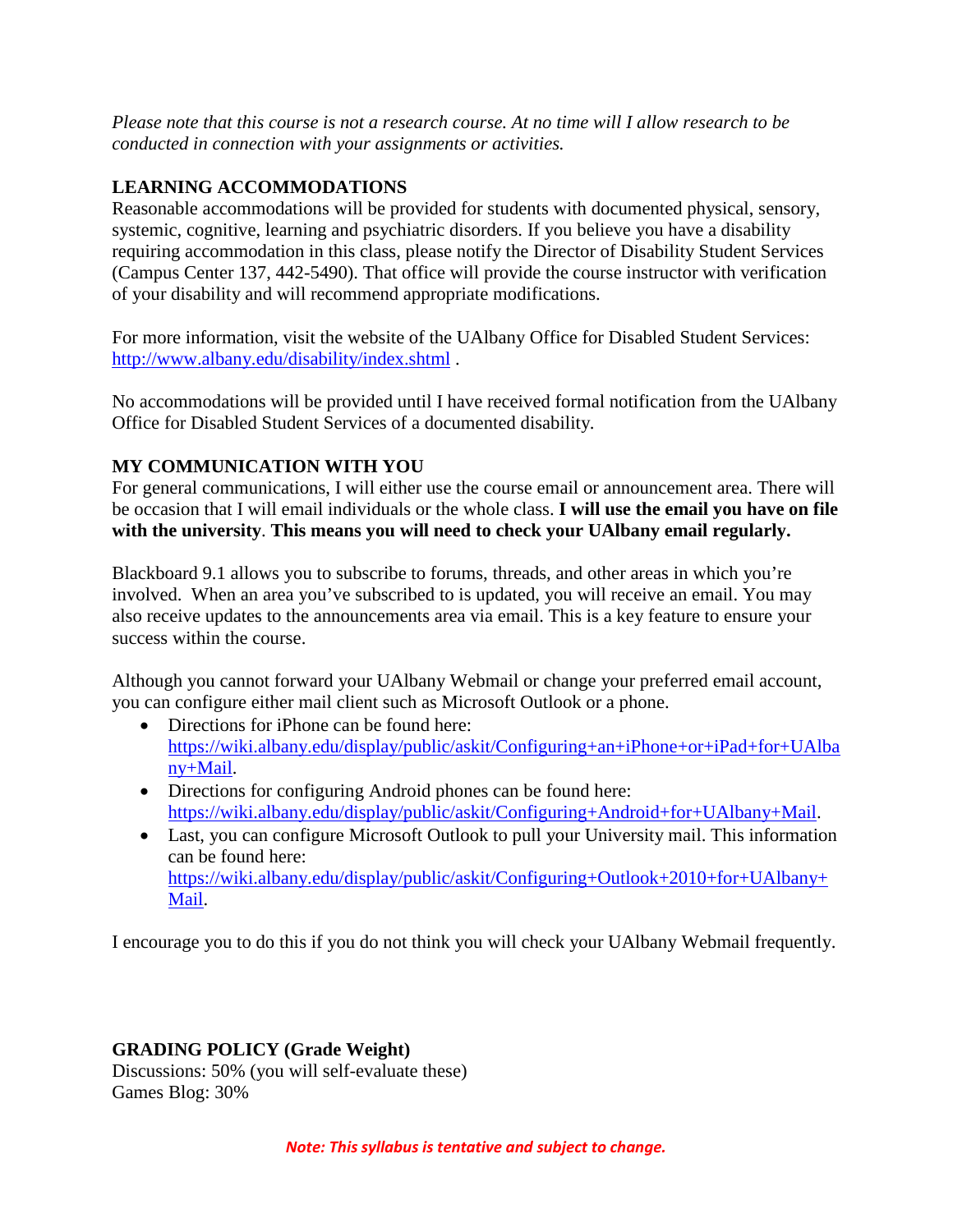Reflective Journal: 10% Additional Assignments TBA: 10%

This is an S/U course. All scores will be converted to percentages. In order to earn an "S" for this course, you must have at least an 83%.

## **DISCUSSION SELF-EVALUATION**

You will complete three self-evaluations for discussion participation. This activity is two-fold: to allow you to reflect and evaluate your participation in discussions and to allow me to provide feedback on how your self-evaluation aligns with my assessment of your participation. These three self-evaluations will be used to arrive at your discussion grade.

You will evaluate your participation in the discussions based on the following: degree of thoughtful contribution to issues, connections to the ideas of others in the course, connections to other readings, timeliness, your position in the various discussions and how the discussions changed, enlarged, or challenged your thinking. When completing the self-evaluation of your posts, you will need to use the provided discussion rubric. Specifics for discussion self-evaluation are provided in the modules 3, 5, and 6.

The first self-evaluation covers Module 2 due the first week of Module 3. The second self-evaluation covers modules  $3 \& 4$  and is due the first week of Module 5. The last self-evaluation covers Modules 5 & 6 and is due the last day of class.

## **"ATTENDANCE" POLICY**

You are expected to log onto the class site at least 5 times for each 2-week module.

You are expected to read all of the materials I post (the exception being when you have a choice of readings). In order to succeed, you need to "be in the class" and participate. While I *can* track individual student behaviors using Blackboard 9.1 (what you accessed, how long you accessed it, responses, etc.), I prefer not to do this.

## **MY PARTICIPATION**

One of the largest concerns students have with instructors in online settings is that the instructor does not appear to participate in the class. This is because most of the instructor participation happens 'behind the scenes'. This has been substantiated by research on instructional activities in online courses (Shea, Vickers, & Hayes, 2010). Findings indicate that instructors spend an average of 12% of their instructional efforts in threaded discussions. While I might not appear in discussions, I will be reading them. Also, rest assured that I will be completing other instructorrelated tasks.

## *Feedback***:**

On average, I will have the self-evaluation feedback returned within one week.

## *Final project feedback:*

I will try to have those back as soon as I receive them. Return time is approximately 2 week for all projects.

*Note: This syllabus is tentative and subject to change.*